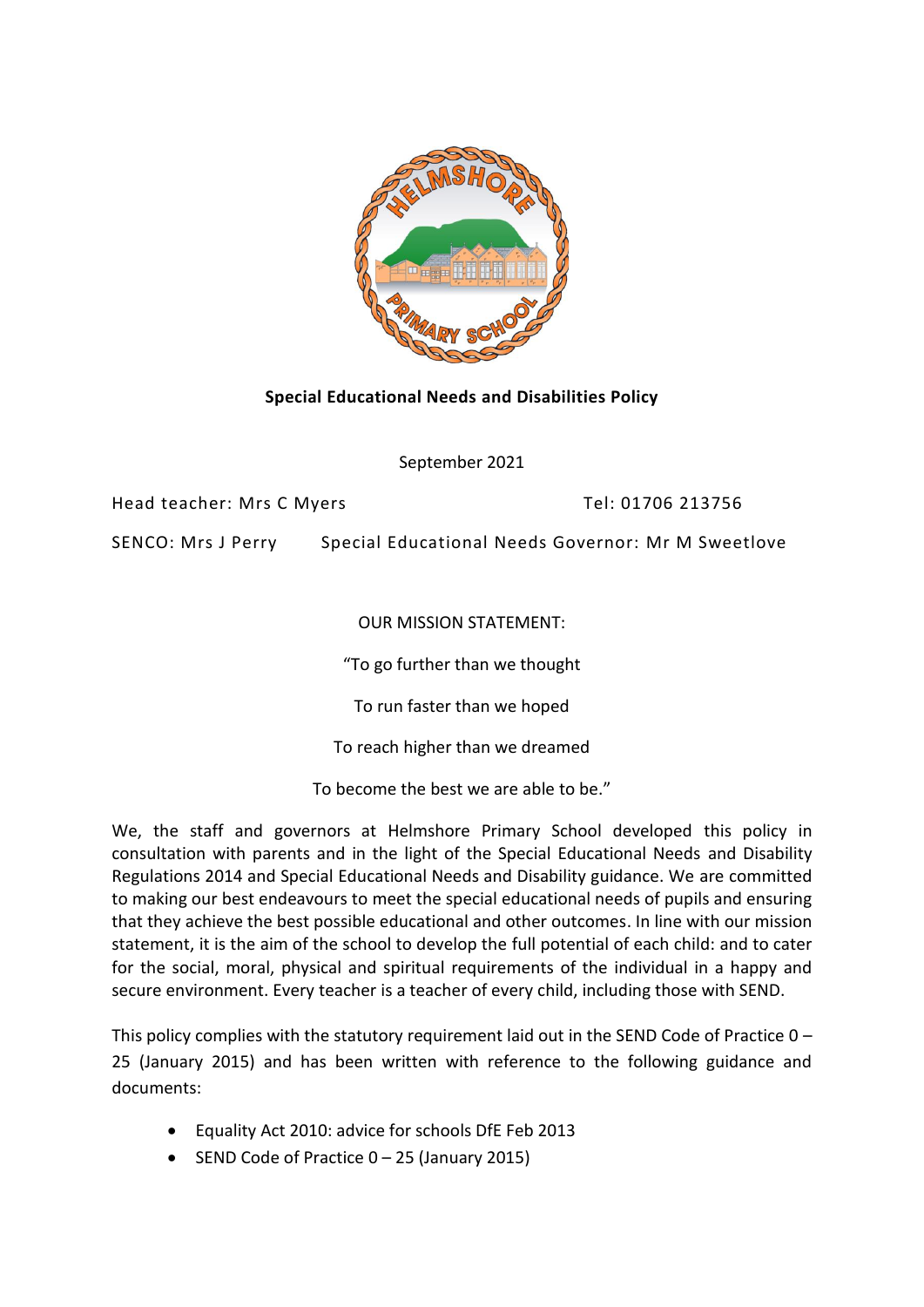- Schools SEN Information Report Regulations (2014)
	- This policy has been created by the school's SENCO, Mrs J Perry, in consultation with governors, staff and parents & carers of pupils with special educational needs and disabilities.

# **Aims and objectives:**

We value all the children in our school equally and we recognise the entitlement of each child to receive the best possible education. Within a caring and mutually supportive environment we aim to:

- Build upon the strengths and achievements of each child.
- Create an environment in which all individuals are valued, have respect for each another and grow in self-esteem.
- Ensure that all pupils have appropriate and full access to the National Curriculum.
- Ensure that effective channels of communication are sustained so that all persons including parents and carers are aware of the pupil's progress and Special Educational Provision made for them.
- Assess children regularly so that those with SEND are identified as early as possible.
- Enable pupils with special educational needs to make the greatest progress possible.
- Keep detailed and appropriate records of children's needs and progress made as a result of support.
- Work towards developing expertise in using inclusive teaching and learning strategies.
- Develop true and effective partnership with parents, involving them fully in decision making and giving them advice and support.
- To give full opportunities to all pupils to participate in all aspects of school life wherever appropriate.

# **Broad Areas of Need**

These four broad areas give an overview of the range of needs that may be planned for under the SEND Code of Practice:-

- Communication and interaction
- Cognition and learning
- Social, emotional and mental health difficulties
- Sensory and/or physical impairment.

The purpose of identification is to decipher what action the school needs to take. We identify the needs of pupils by considering the needs of the whole child, which will include not just the special educational needs of the child or young person.

There are occasions when progress and attainment are affected by factors other than special educational needs. For example:

- Having a disability
- Attendance and punctuality
- Health and welfare
- Using English as an Additional Language (EAL)
- Being in receipt of Pupil Premium Grant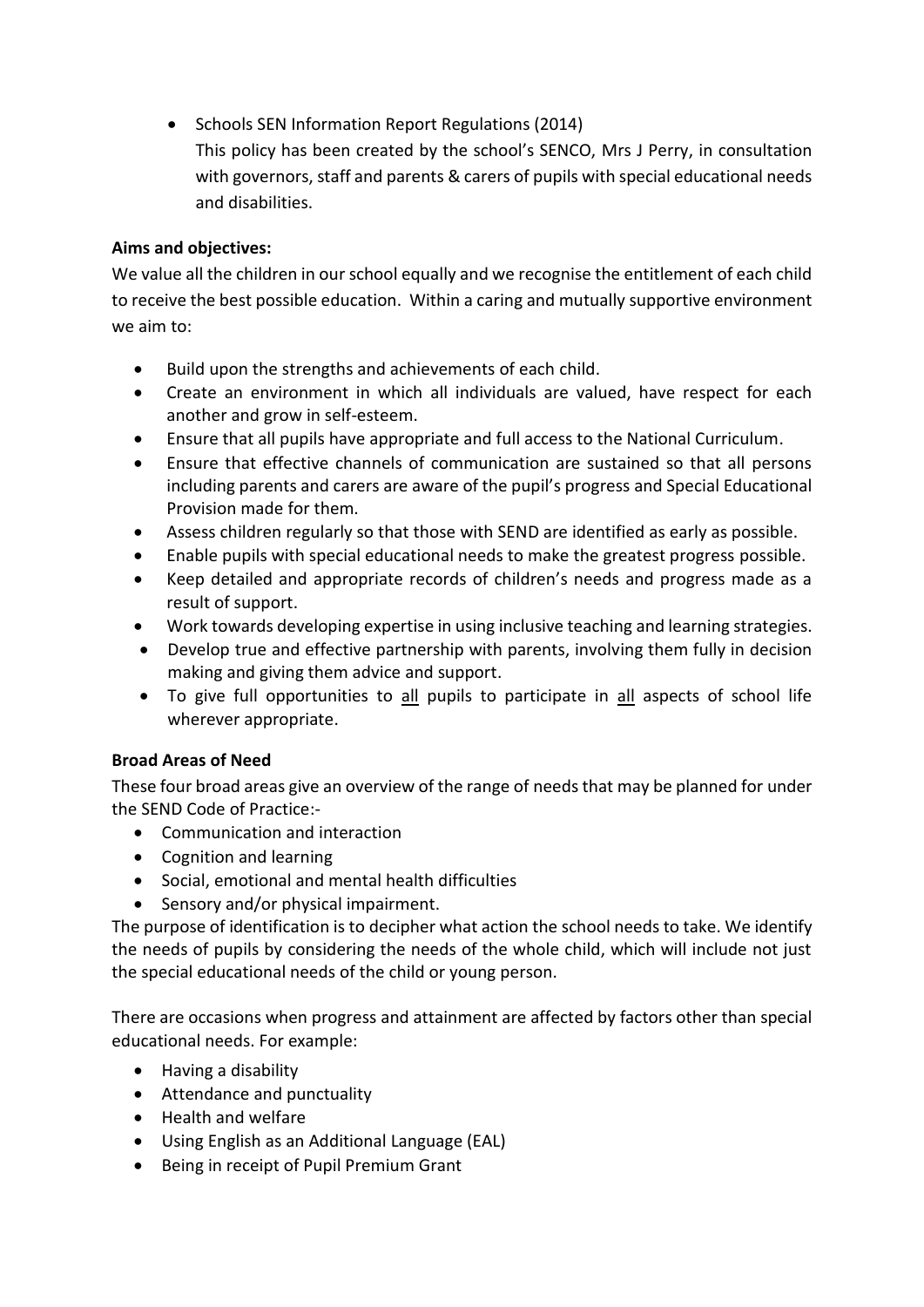• Being a Looked After Child

Where this is the case, appropriate provision will be made, but this does not automatically necessitate the child receiving Special Educational Provision.

# **A Graduated Approach to SEND Support**

The school is committed to early identification in order to meet the needs of children with SEND. Teachers are responsible and accountable for the progress and development of all the pupils in their class, including where pupils access additional support from teaching assistants, additional teachers or specialist staff. Teachers' ongoing assessment will provide information about areas where a child is not progressing at, at least the expected rate. These observations may be supported by formal assessments such as Baseline Assessment, formal end of Key Stage testing or the use of PIVATS.

Teachers will then consult the SENCO to consider what else might be done; the child's learning characteristics; the learning environment, the tasks set and the teaching styles used will always be considered. Progress for children will be achieved by focusing on classroom organisation, teaching materials, teaching style and differentiation.

If subsequent intervention does not lead to adequate progress then the teacher will consult the SENCO to review the strategies that have been used. This review may lead to the conclusion that the pupil requires help that is additional to or different from that which is normally available. This would constitute Special Educational Provision and the child would be registered as receiving SEND Support. We seek to identify pupils making less than expected progress given their age and individual circumstances. This can be characterised by progress which:

- is significantly slower than that of their peers starting from the same baseline
- fails to match or better the child's previous rate of progress
- fails to close the attainment gap between the child and their peers
- widens the attainment gap
- fails to make progress with wider development or social and emotional needs
- fails to make progress in self-help, social and personal skills

The school will use the graduated approach as advised in the current Code of Practice  $-$ 'Assess, Plan, Do, Review'. This process is initiated, facilitated and overseen by the SENCO, whilst the class teacher is responsible for carrying out the process of assessing, planning, doing and reviewing. Where external agencies are involved, the SENCO will be responsible for initiating liaison with those agencies. The SENCO will also provide advice and guidance throughout the process, and may carry out some additional assessment. The SENCO will monitor and evaluate the impact of the provision. Class teachers will maintain Individual Provision Maps and keep them updated, with advice form the SENCO where needed.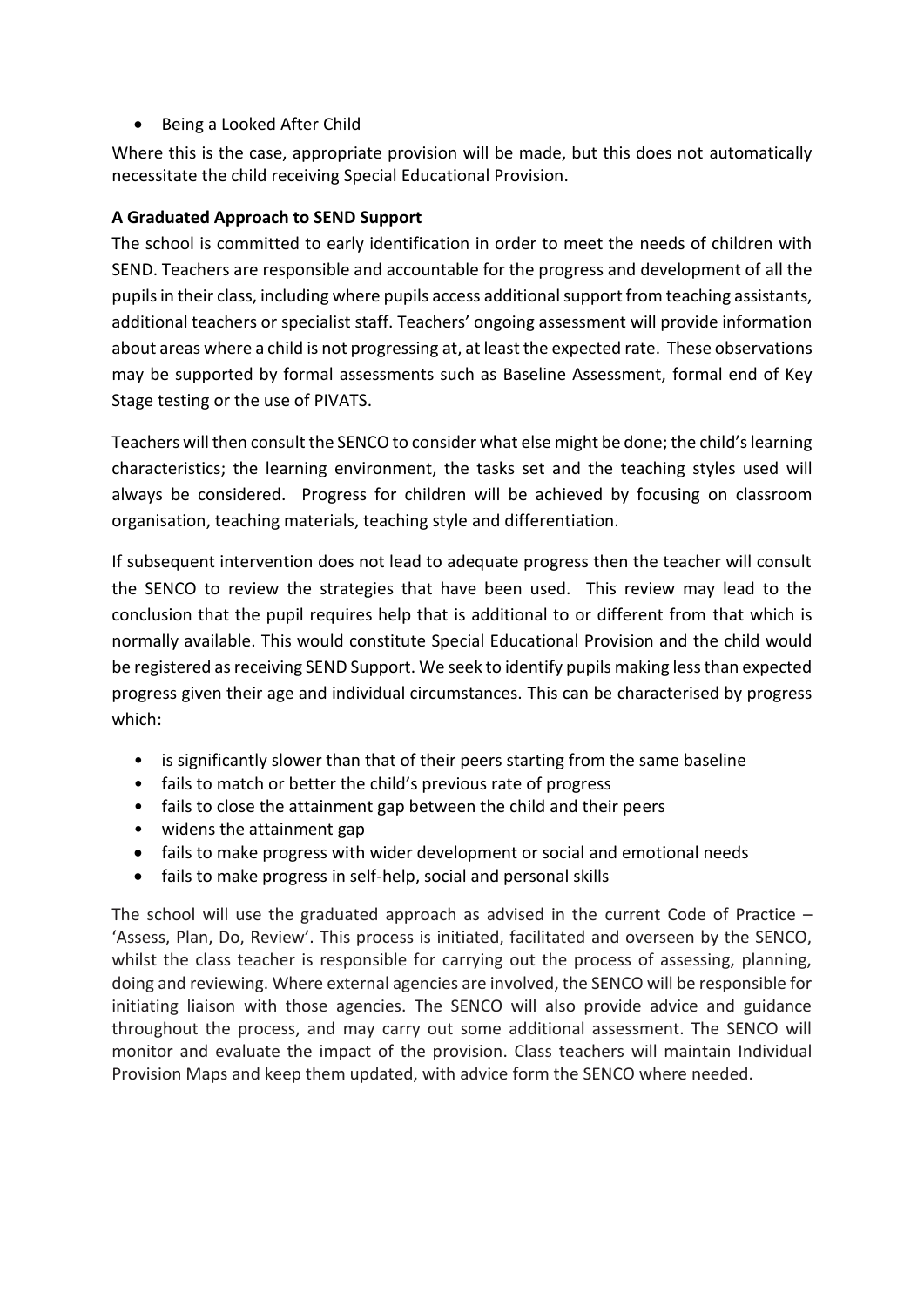**ASSESS** - The teacher and SENCO will consider all of the information gathered from within the school about the pupil's progress, alongside national data and expectations of progress. This will include formative assessment, using effective tools and early assessment materials. From this, we identify the child's current attainment, achievements and learning profile. This may involve taking advice from the SENCO, external specialists and may include the use of diagnostic and other assessments to determine the exact areas of need and strategies recommended. Where external specialists are involved directly with the pupil, parental consent will be sought first. Information may also be gathered to discover what is important to the pupil and how best we can support them.

**PLAN** – Pupils and parents will be involved in the planning process as much as possible. The pupils and their parents/carers are supported in the planning process to arrive at goals and plans that make them key players in the learning process. This will be used to ascertain aspirations and outcomes for the child in the short and longer term. Parents and pupils will be given copies of the Individual Provision Map for the term, which will include the expected outcomes, actions and strategies and provision to be used. A review date will also be set.

**DO**- The strategies and interventions agreed in the Individual Provision Map will be implemented and progress monitored using the school's usual assessment systems, plus specific tracking of progress through any interventions. Progress may be measured through assessment scores and/or through qualitative observations.

**REVIEW**- The progress of the pupil will be reviewed at the end of the specified period of intervention. This review will form the basis of further assessment and planning. Regular meetings with pupils and parents will be an important part of this process.

The school's SEND Information can be found on the school website [www.helmshoreprimaryschool.co.uk](http://www.helmshoreprimaryschool.co.uk/)

This indicates the type of provision the school currently offers to pupils with SEN and disability. It is reviewed annually. The level and type of provision decided on for individual pupils is that which is required to meet the planned outcomes. The SENCO records the provision made through whole school provision mapping.

# **Statutory Assessment of SEND**

If the school is unable to meet with all of the agreed provision from its existing resources, finance and staffing expertise; and the outcomes for the child are not improving despite SEN Support, the school may request an assessment for an EHC Plan from the Local Authority, which may lead to an Education, Health and Care Plan.

The school will provide the evidence about the child's progress over time, documentation in relation to the child's SEN Support and any action taken to deal with their needs, including any resources or special arrangements in place.

This information may include:

- the child's Individual Provision Maps
- a SEND chronology including records of reviews with pupils and parents, and their outcomes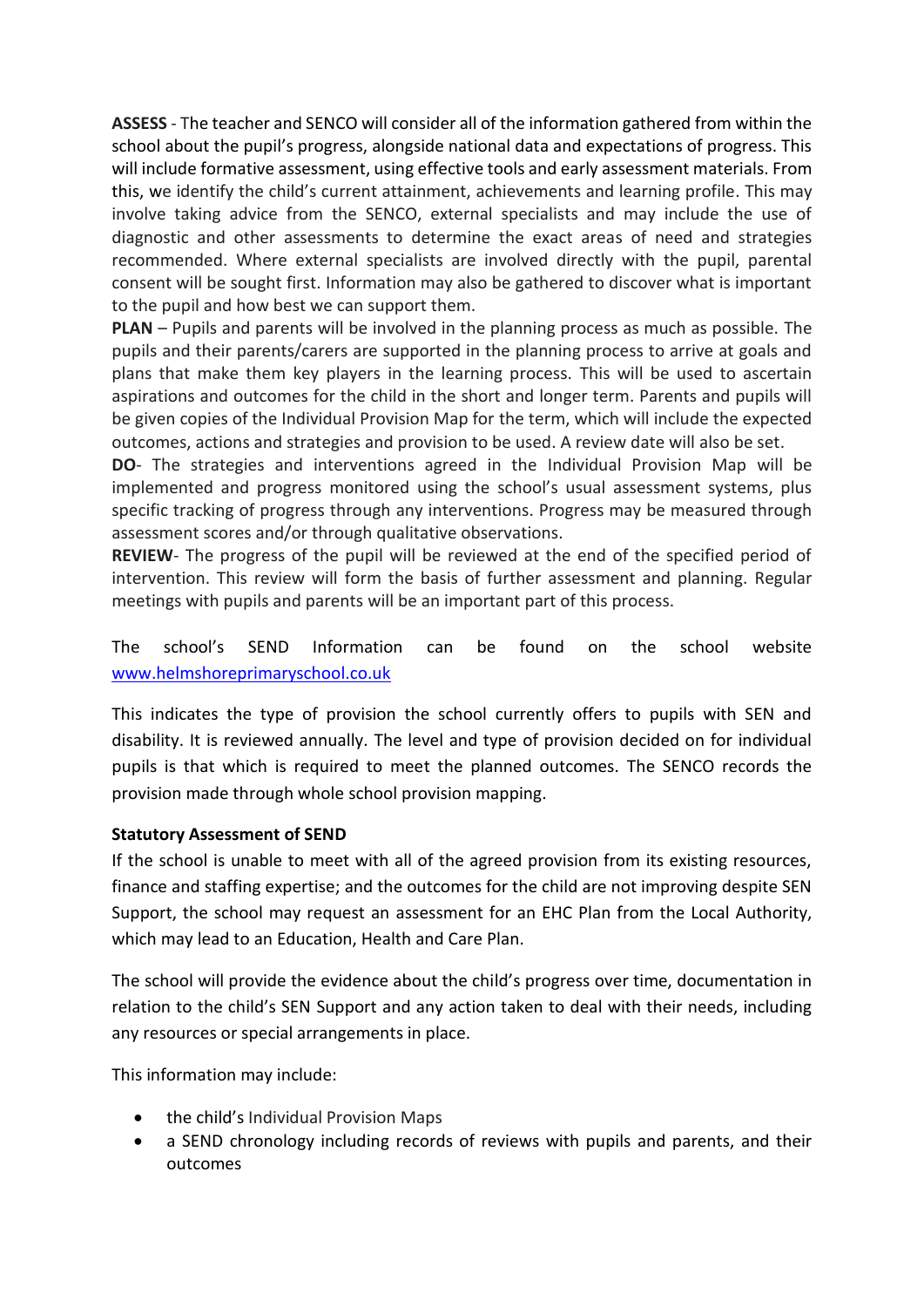- Common Assessment Framework
- medical information where relevant
- National Curriculum attainment, and wider learning profile
- educational and other assessments, e.g. Educational Psychologist Report
- views of the parent and the child
- involvement of outside agencies

If the Local Authority agrees to a Statutory Assessment, it must assess the education, health and care needs of that child. The LA must request advice and information on the child and the provision that must be put in place to meet those needs from:

- parents/carers and/or child
- the school
- an educational psychologist
- health
- social care
- anyone else that parents/carers request
- a specialist teacher for the visually impaired or hearing impaired, if appropriate

From this information, it must then be decided whether or not to issue an Education, Health and Care Plan (EHCP). Further information can be found on the Local Authority website www.lancashire.gov.uk

### **Annual Review of the EHC Plan**

All Statements/ EHC Plans must be reviewed at least annually. The SENCO initiates the process of inviting relevant people to the meeting. This will include pupils and parents. Relevant professionals from within school and outside agencies will also be invited, as will a representative from the Local Authority. The review will be child-centred, looking at:

- progress on actions towards agreed outcomes
- what we appreciate about the child
- what is important to the child now
- what is important to the child in the future
- how best to support the child
- questions to answer/issues of difficulty for the child
- plans of action

Any amendments to the EHC Plan will be recorded. The SENCO will record the outcomes of this meeting and the Headteacher will ensure that it is sent to the LA.

### **Criteria for exiting Special Educational Provision**

A child may no longer require Special Educational Provision, where they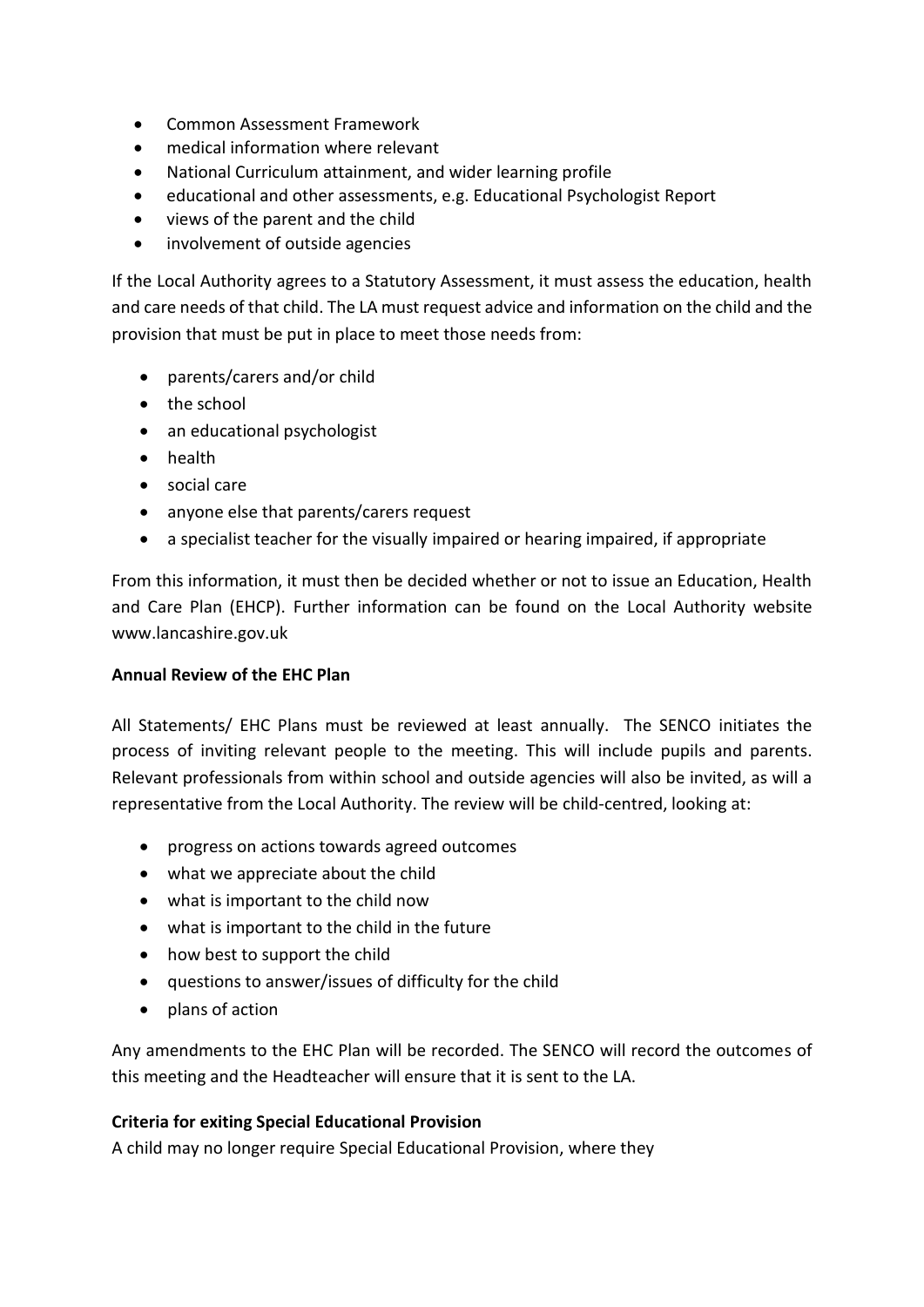- make progress significantly more quickly than that of their peers
- close the attainment gap between them and their peers
- make significant progress with wider development or social and emotional needs, such that they no longer require provision that is additional to or different from their peers
- make progress in self-help, social and personal skills, such that they no longer require provision that is additional to or different from their peers

This would be determined at the review stage.

### **Supporting pupils and families**

Lancashire Local Authority's Local Offer can be found at [www.lancashire.gov.uk/send](http://www.lancashire.gov.uk/send)

This policy forms part of the school's SEND Information Report.

The school is committed to working closely with parents. Parents are invited to meet regularly with school staff and concerns and successes are shared. Parents are made aware of parental support services and supported to engage with external agencies.

Parents will be involved at every stage of their child's progress, through liaison with the class teacher and where appropriate, the SENCO. Parents are encouraged to be involved with target setting for Individual Provision Maps. Suggestions for activities at home will be provided.

The Governors' Annual Report informs all parents of any changes to the SEND Policy and of the outcomes of targets set in the Policy and new targets set for the coming year.

Medical issues are first discussed with the parents/carer. If support is required, the school nurse will be contacted. The child may then be referred for assessment through his/her GP.

If a teacher is concerned about the welfare of a child they should consult the SENCO and/or Headteacher as Child Protection Co-ordinator.

Depending on the special educational needs of the children different agencies may be involved e.g. occupational therapist, speech and language therapist, physiotherapist, psychiatrist, the Traveller Service.

The School's Designated Person for Safeguarding and Child Protection is: Mrs C Myers, Mrs N Haworth and Mrs J Perry.

The school's Child Protection Governor is Mrs Julie Hayton.

### **Admissions**

Pupils with special educational needs will be admitted to Helmshore Primary School in line with the school's Admissions Policy. The school is aware of the statutory requirements of the Children and Families Act 2014 and will meet the Act's requirements. The school will use their induction meetings to work closely with parents to ascertain whether a child has been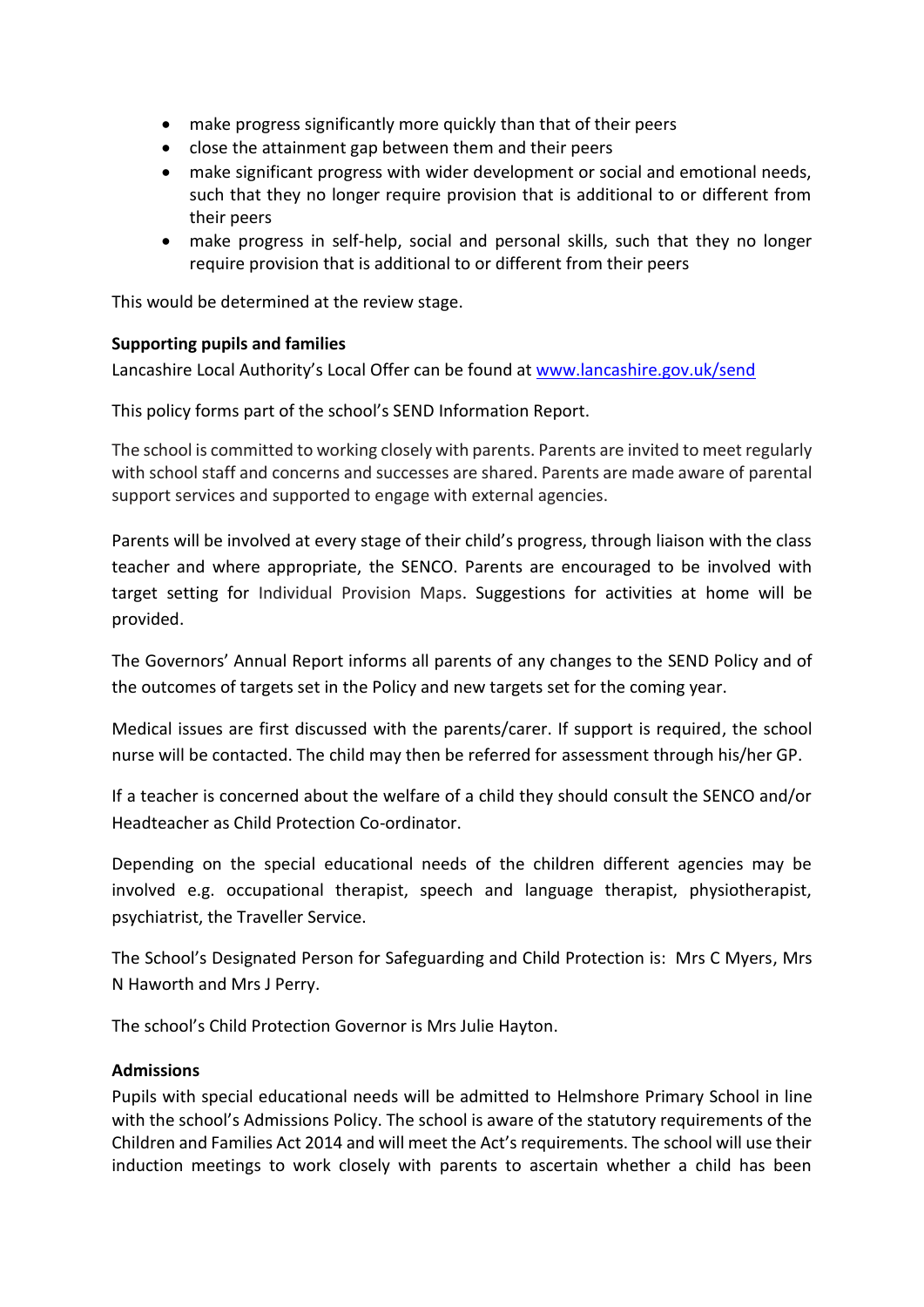identified as having, or possibly having special educational needs.

In the case of a pupil joining the school from another school, Helmshore Primary School will seek to ascertain from parents whether the child has special education needs and will access previous records as quickly as possible. If the school is alerted to the fact that a child may have a difficulty in learning they will make their best endeavours to collect all relevant information and plan a relevant differentiated curriculum. The Admissions Policy is available on the school website.

When a pupil transfers to another school, transfer documents, including full records of their special educational needs, will be sent to the receiving school. On transfer to secondary school the Year 6 teacher and/or SENCO will meet with the SENCO of the receiving school to discuss SEN records and the needs of the individual pupils. An invitation will be issued for a representative of the receiving school to attend any transition review meetings held in Year 6.

# **Links with external agencies**

In supporting children with special educational needs, we liaise closely with the following agencies:

- Special Educational Needs and Disabilities Traded Team (specialist teacher support and advice) - [www.lancashire.gov.uk/send](http://www.lancashire.gov.uk/send)
- Tor View Special School Telephone: 01706 214640
- The Educational Psychology Service [www.lancashire.gov.uk/children-education](http://www.lancashire.gov.uk/children-education-families/special-educational-needs-and-disabilities/education/specialist-educational-support/educational-psychologists/)[families/special-educational-needs-and-disabilities/education/specialist-educational](http://www.lancashire.gov.uk/children-education-families/special-educational-needs-and-disabilities/education/specialist-educational-support/educational-psychologists/)[support/educational-psychologists/](http://www.lancashire.gov.uk/children-education-families/special-educational-needs-and-disabilities/education/specialist-educational-support/educational-psychologists/) Telephone: 01282 470604
- Health professionals including nurses, GPs and paediatricians
- Social services
- Occupational therapists, physiotherapists and Speech & Language therapists

# **Medical Needs**

The school recognises that pupils at school with medical conditions should be properly supported so that they have full access to education, including school trips and physical education. Some children with medical conditions may be considered disabled and where this is the case the school will comply with its duties under the Equality Act 2010.

Some may also have Special Educational Needs and may have a statement, or Education, Health and Care (EHC) plan which brings together health and social care needs, as well as their special educational provision and the SEND Code of Practice (2014) is followed.

The school's policy on medical needs can be found on the school website at [www.helmshoreprimaryschool.co.uk](http://www.helmshoreprimaryschool.co.uk/)

# **Monitoring and evaluation of the Policy**

This policy will be reviewed annually and updated in the light of new developments. Progress will be monitored and evaluated via the SEND Action Plan. Progress on annual targets will be reported in the Annual Governors Report to Parents.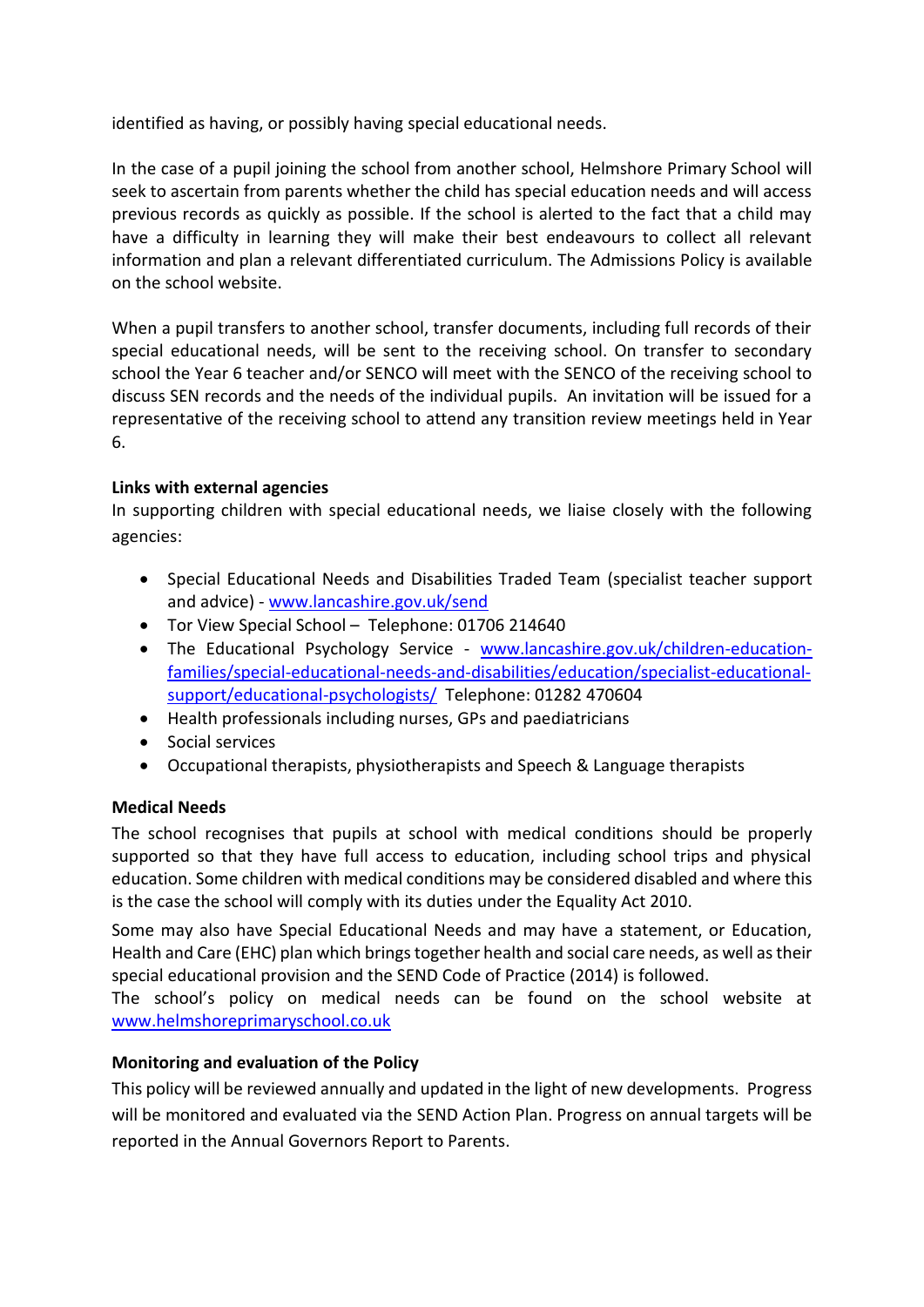# **Training and resources**

Governors will ensure that there is a suitably qualified SENCO. Time is identified for staff to review pupil progress, discuss pupil curriculum needs and to transfer information between classes and phases. Teacher Assistant time is allocated to ensure pupils receive the individual support outlined in the individual plans and teachers are responsible for ensuring this takes place and is monitored.

## **Appropriate training for teachers and teaching assistants is provided within school**

The school uses funding to provide external professional advice and support for individual pupils in line with their statements and in relation to needs.

The governors will ensure that they are kept fully abreast of their statutory responsibilities by attending training and receiving regular updates from the Headteacher or the SENCO. The SENCO will keep abreast of current research and thinking on SEND matters.

The SENCO will be supported to enhance her knowledge, skills and abilities through further training and from the support of professionals from outside agencies. The SENCO has a specialism in Specific learning Difficulties and is a member of NASEN (National Association for Special Educational Needs). The SENCO will disseminate knowledge or skills gained through staff meetings, staff training or consultation with individual members of staff.

SEND training is included within INSET days and staff meetings to reflect the needs of the school and individual staff members. Funding is deployed in the budget to meet these costs. Funding received for a statement/ Education Health Care Plan is allocated to individuals to ensure appropriate provision.

# **Roles and Responsibilities**

# **The Governing Body**

The SEND Governor, Mr Malcolm Sweetlove, will support the Governors to fulfil their statutory obligations by ensuring:

- the Curriculum Committee receives regular reports at curriculum meetings to update progress on SEN issues,
- the SEN policy is reviewed annually
- the governors' annual report details the effectiveness of the SEN policy in the last year, any significant changes to the SEN policy, why they have been made and how they will affect SEN provision,
- the school prospectus explains how the school implements the special educational needs statutory requirements reflecting what the school has in place and actually provides for pupils with special educational needs.

# **The Headteacher**

The Headteacher ultimately manages the school's special educational needs work. The Headteacher will keep the Governing Body informed about the special educational needs provision made by the school. The Headteacher will work closely with the SENCO, the Special Needs Governor and Staff to ensure the effective day-to-day operation of the school's special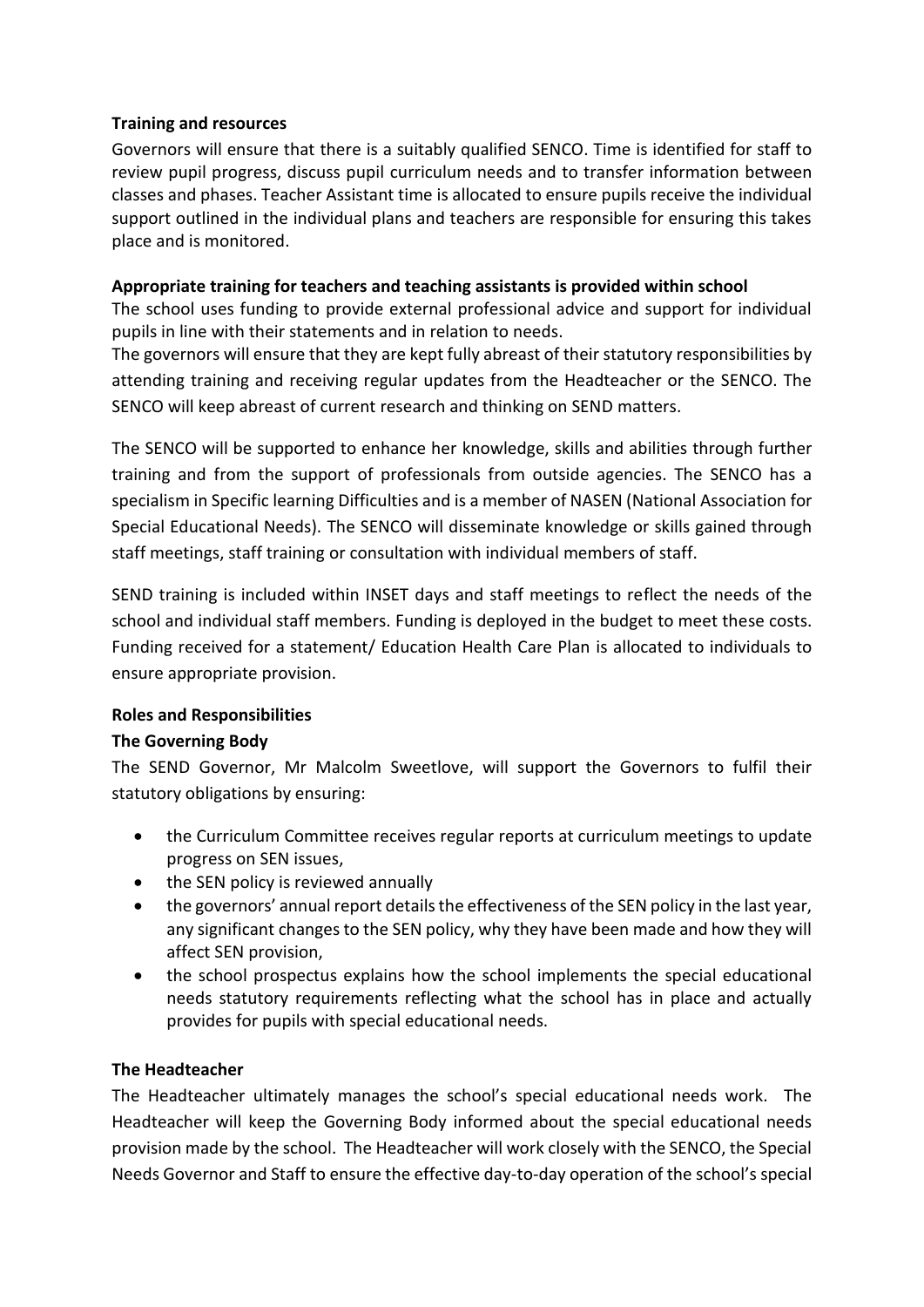educational needs policy. The Headteacher and the SENCO will identify areas for development in special educational needs and contribute to the school's improvement plan.

# **The Special Educational Needs Co-ordinator (SENCO)**

Mrs J Perry, BEd and SpLD Specialism

The SENCO is responsible for:

- co-ordinating SEN provision for children
- liaising with and advising teachers
- maintaining the school's SEN register and overseeing the records of all pupils with special educational needs
- liaising with parents of children with special educational needs
- liaising with external agencies including the educational psychology service and other support agencies, medical and social services and voluntary bodies
- consultation with the class teacher to ensure that IPMs are written and that reviews take place.

# **Role of Class Teacher and Support Staff**

Teachers are responsible and accountable for the progress and development of the pupils in their class, including where pupils access support from teaching assistants or specialist staff. Both the teaching staff and the support assistants have an integrated role in curriculum planning and in supporting the child's learning. They are fully involved in the identification, curriculum differentiation and assessment of pupils with SEN. They work together with the SENCO to formulate and review IPMs and to maintain a class SEN file that is kept in the classroom for reference by staff as appropriate.

# **Storing and managing information**

The confidential nature of SEND information is fully recognised at Helmshore Primary School. Hard copy files are stored in the School Administrator's office, whilst electronic files are stored on staff share.

### **Accessibility**

The DDA, as amended by the SEN and Disability Act 2001, placed a duty on all schools and Local Authorities to plan to increase over time the accessibility of schools for disabled pupils and to implement their plans. Helmshore Primary School publishes accessibility information within its SEN Information. These can both be found on the website at www.helmshoreprimary school.co.uk

# **Complaints**

The complaint procedure for special educational needs is part of the school's general complaints procedures. Should a parent or carer have a concern about the special provision made for their child they should in the first instance discuss this with the class teacher. If the matter is not resolved satisfactorily parents have recourse to the following:

discuss the problem with the SENCO